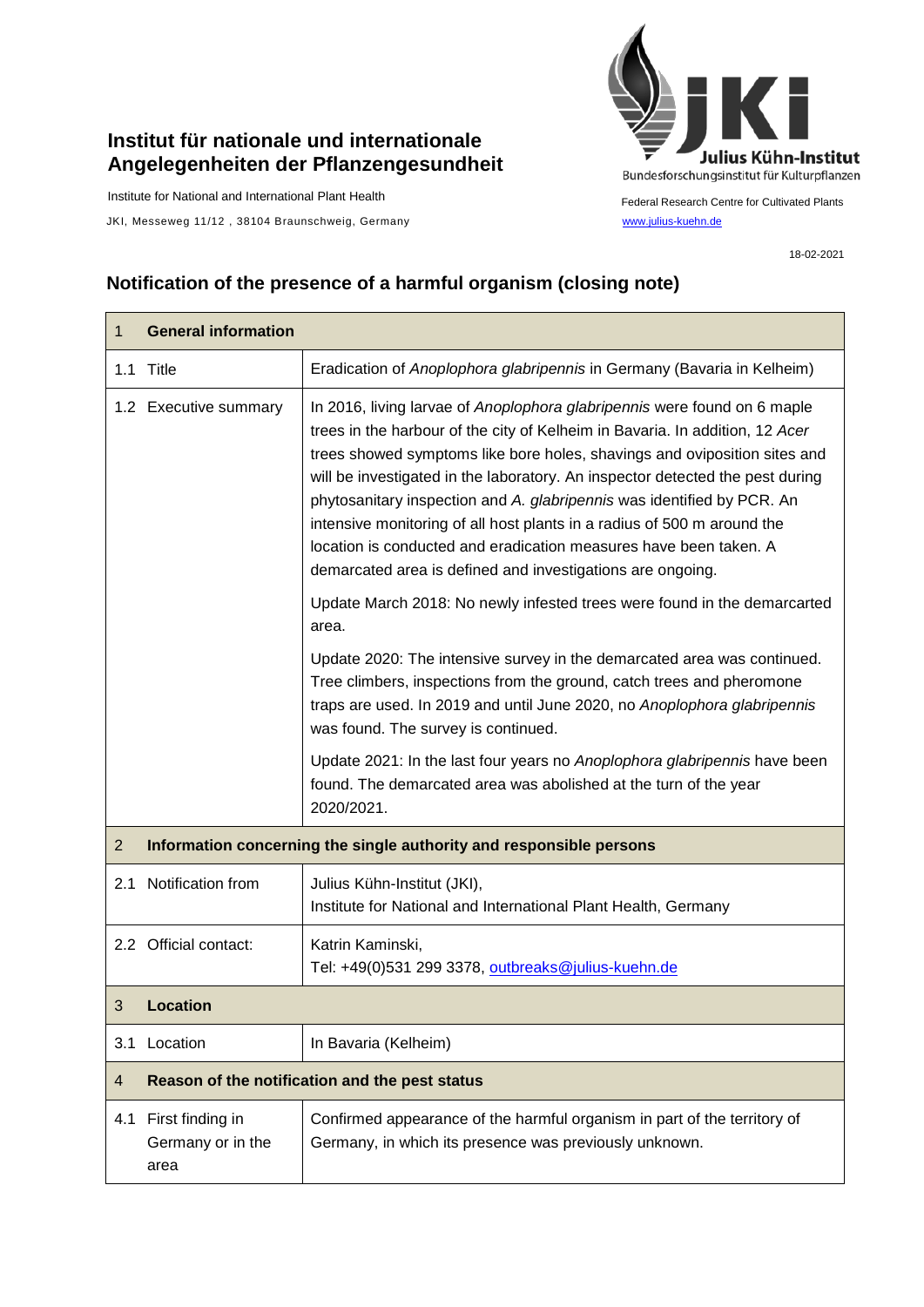|     | 4.2 Pest status of the<br>area where the<br>harmful organism<br>has been found<br>present, after the<br>official confirmation.                 | Absent: Pest found present but eradicated                                                                                                                                                                                                          |  |
|-----|------------------------------------------------------------------------------------------------------------------------------------------------|----------------------------------------------------------------------------------------------------------------------------------------------------------------------------------------------------------------------------------------------------|--|
|     | 4.3 Pest status in<br>Germany before the<br>official confirmation<br>of the presence, or<br>suspected presence,<br>of the harmful<br>organism. | Transient, actionable, under eradication                                                                                                                                                                                                           |  |
|     | 4.4 Pest status in<br>Germany after the<br>official confirmation<br>of the presence of<br>the harmful<br>organism.                             | Transient, actionable, under eradication                                                                                                                                                                                                           |  |
| 5   | Finding, sampling, testing and confirmation of the harmful organism                                                                            |                                                                                                                                                                                                                                                    |  |
|     |                                                                                                                                                |                                                                                                                                                                                                                                                    |  |
| 5.1 | How the presence or<br>appearance of the<br>harmful organism<br>was found.                                                                     | Phytosanitary inspection of any type.<br>On 7th April 2016 boreholes and shavings were found by a phytosanitary<br>inspector during a visual phytosanitary control of wood packaging material in<br>the harbour of Kelheim on a maple tree nearby. |  |
|     | 5.2 Date of finding:                                                                                                                           | 07-04-2016                                                                                                                                                                                                                                         |  |
|     | 5.3 Sampling for<br>laboratory analysis.                                                                                                       | Date of sampling: 2016-04-08<br>Sampling of branches with bore holes for laboratory testing.18 trees have<br>been felled and investigated in the laboratory.                                                                                       |  |
|     | 5.4 Name and address<br>of the Laboratory                                                                                                      | Landwirtschaftskammer Nordrhein-Westfalen<br>Pflanzenschutzdienst<br>Siebengebirgsstr. 200<br>53229 Bonn<br>Germany                                                                                                                                |  |
| 5.5 | Diagnostic method                                                                                                                              | <b>PCR</b>                                                                                                                                                                                                                                         |  |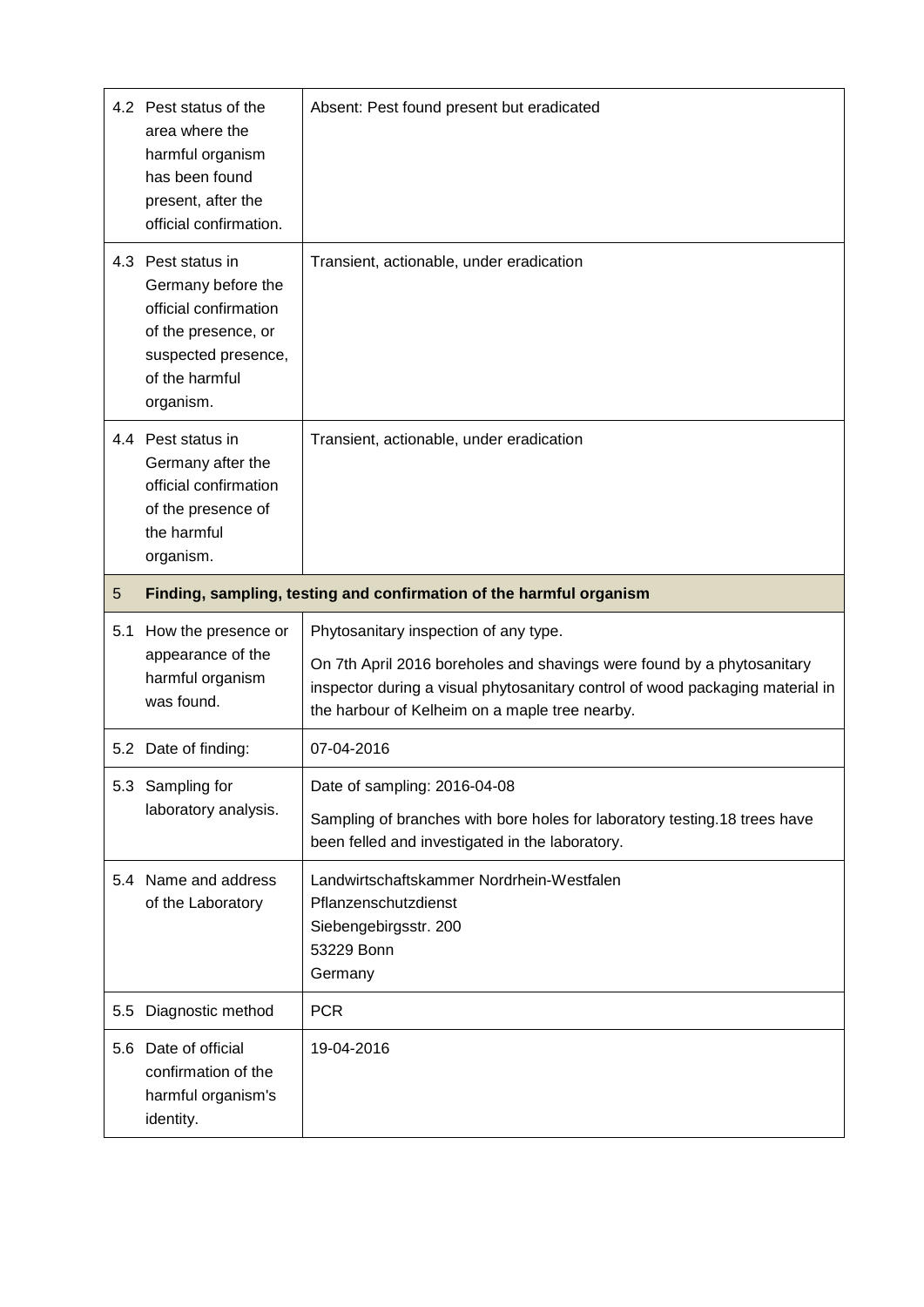## 6 **Infested area, and the severity and source of the outbreak in that area**

## 6.1 Size and delimitation of the infested area. Saala d. Donau Plan des abgegrenzten Gebietes (Quarantänezone), bestehend aus einer Pufferzone und einer Befallszone, festgesetzt mit der Allgemeinverfügung der Bayerischen Landesanstalt für Landwirtschaft über Maßnahmen zur Bekämpfung des Asiatischen Laubholzbockkäfers vom 24.05.2016 in der jeweils geltenden Fassung Legende Abgegrenztes Gebiet Befallszone 500 1.000 Waldfläche I Meter Geobasisdaten: © Baverische Vermessungsverwaltung Kartenerstellung: Bayerische Landesanstalt für Landwirtschaft 6.2 Characteristics of the Open air - other: public sites infested area and its Plant already planted, not to be reproduced or moved vicinity. 6.3 Host plants in the *Alnus*, *Betula*, *Acer*, *Fraxinus*, *Corylus*, *Tilia*, *Populus*, *Sorbus*, *Ulmus*, *Salix*, infested area and its *Prunus* vicinity 6.4 Infested plant(s), *Acer* (24 pce)plant product(s) and other object(s).